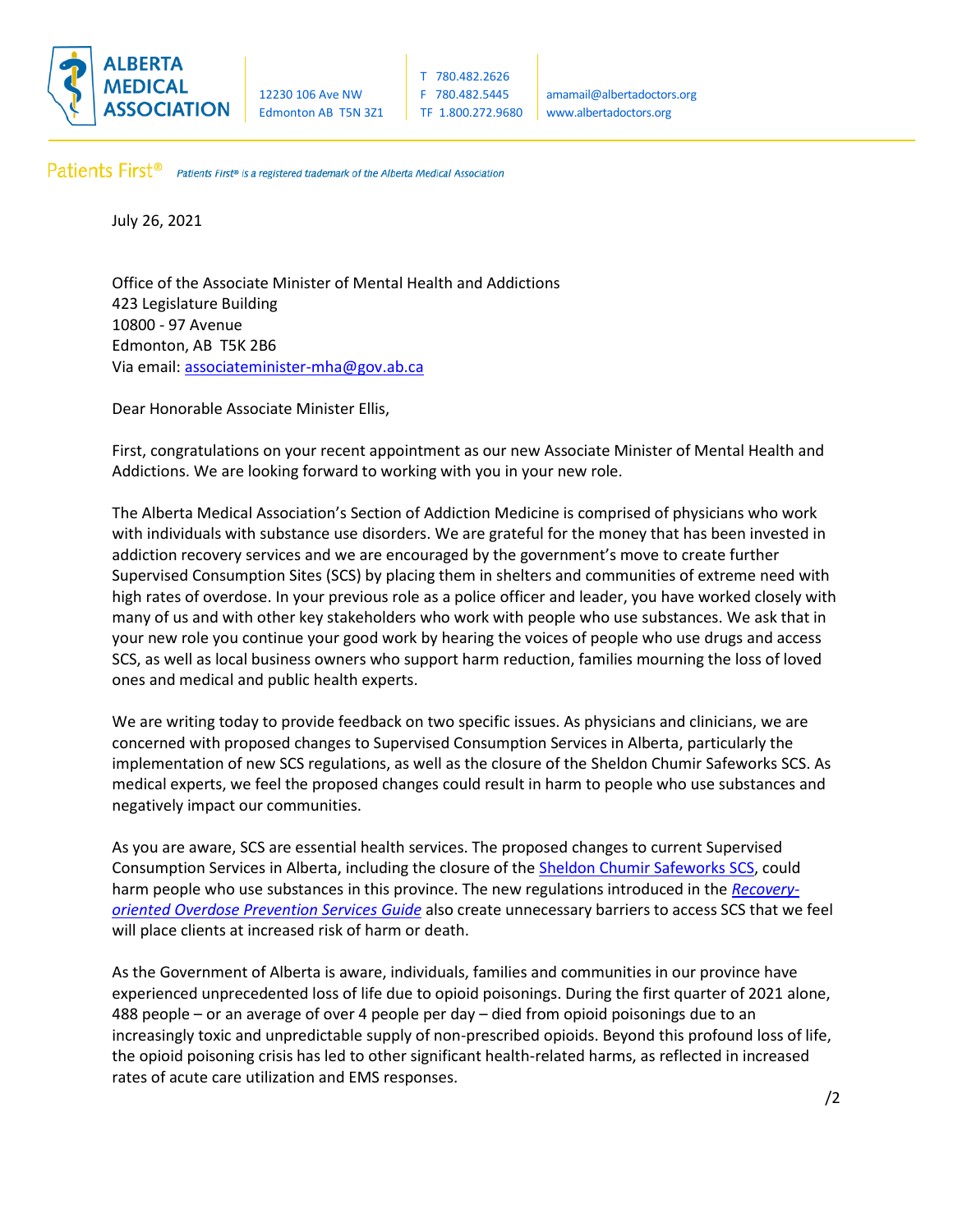*Letter to Associate Minister of Mental Health and Addictions July 26, 2021* P a g e | **2**

People who use substances have frequently experienced discrimination and harm when accessing health care services. As a result, trust and relationship-building are foundational to the success of these sites. Trust is also necessary when assisting people in accessing recovery-focused treatment. We are concerned that requiring clients to provide/obtain their Personal Health Number (PHN) or other identification – even if clients are not refused access to the site while they are in the process of obtaining/renewing their PHN – will deter many from accessing the sites. Research has demonstrated that only 36-49% of people who inject drugs are willing to access SCS if they must show ID. To prevent overdose and engage with clients, barriers to accessing SCS must be as minimal as possible.

Additionally, we are concerned that the new standards may create barriers for existing SCS and Overdose Prevention Sites to maintain operations. Many agencies we work for and belong to feel that increased standards would be helpful, but have expressed concerns that adhering to the new recommendations would be difficult without additional financial support and guidance. Existing sites are concerned these standards will set them up for failure and potential closure. We understand the need for standards but are concerned about unintended consequences resulting from these changes.

As you're aware, these types of preventable deaths are disproportionally impacting First Nations people, as outlined in the recent *[Alberta opioid response surveillance report: First Nations People in Alberta](https://open.alberta.ca/dataset/ef2d3579-499d-4fac-8cc5-94da088e3b73/resource/1d3c4477-7a5b-40a8-90f0-a802dbfd7748/download/health-alberta-opioid-response-surveillance-report-first-nations-people-2021-06.pdf)*. While First Nations individuals make up 6% of the population in Alberta, they represent 22% of the reported opioid poisoning deaths from January 1 to June 30, 2020. The rate of poisoning deaths is over seven-times higher for First Nations people than for non-First Nations people in this province, with most deaths occurring in the South and Calgary Zones. The Truth and Reconciliation Commission Calls to Action call upon our government to acknowledge that these marked discrepancies are a direct result of Canadian government policies, including residential schools and their legacy.

The AMA, clinicians and medical experts believe that the response to this crisis must be multifaceted, flexible and patient-centred. While recovery-oriented treatment services are appropriate for some, there are many individuals who will not benefit from these interventions and, as such, will additionally require a harm reduction approach. For example, some individuals are occasional users, who may not fit the classic DSM-5 criteria of a Substance Use Disorder, but would benefit from a harm reduction approach. As medical professionals and addiction medicine experts, we recognize the incredible value and necessity of services like SCS as part of a recovery continuum of care. We recognize the robust data supporting the benefits of SCS, including significant reductions in overdose mortality, reduced rates of blood-borne infection and improved connection with treatment and supports. SCS have also been shown to reduce needle debris and public substance use. Furthermore, local research demonstrates that SCS save the province millions of dollars per year by reducing services delivered through EMS and emergency rooms.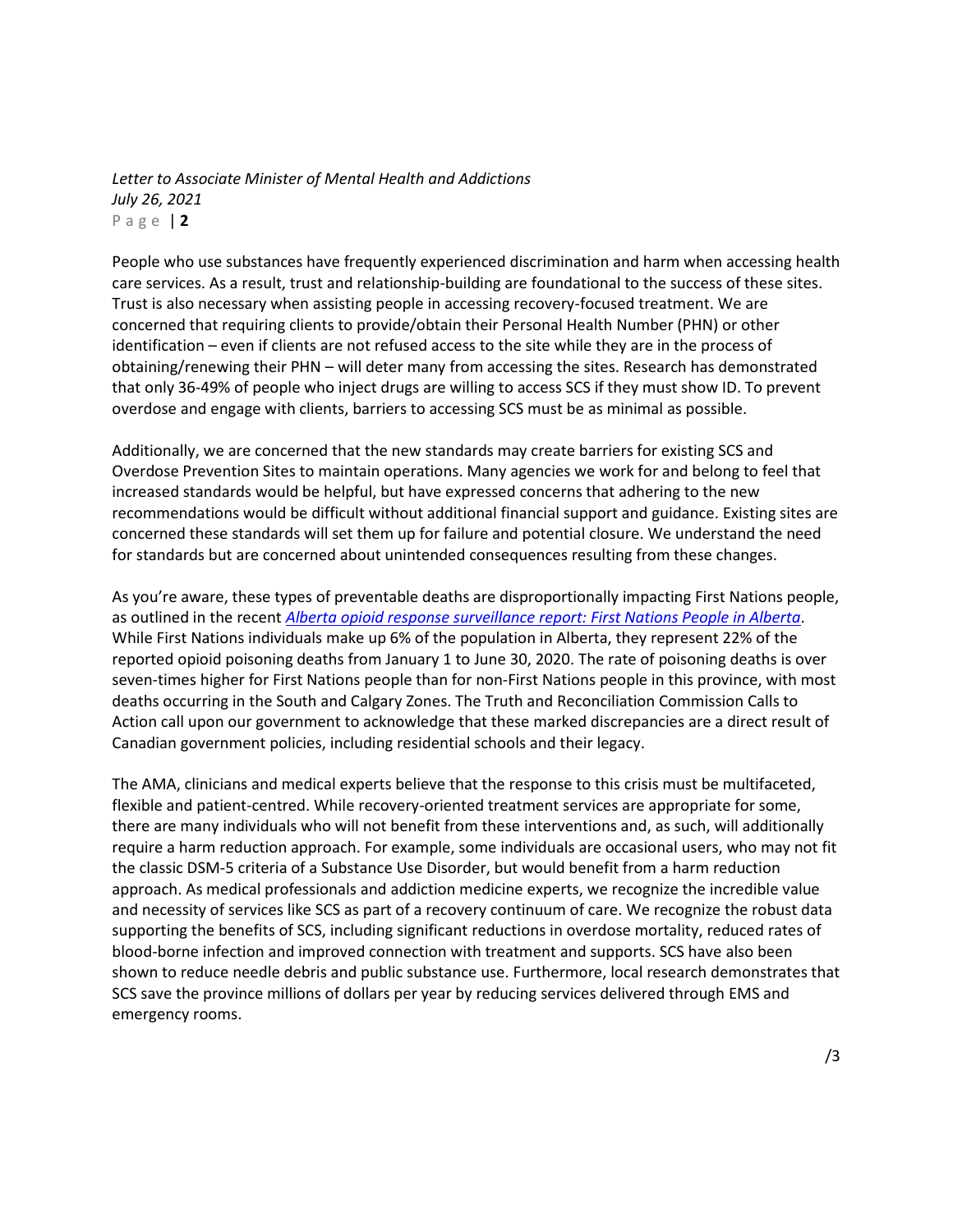*Letter to Associate Minister of Mental Health and Addictions July 26, 2021* P a g e | **3**

We strongly feel that the pending closure of Safeworks' SCS will have negative consequences for people who use substances. While many who use the site do experience homelessness, there are others who have housing and will likely not access SCS in shelters and may not have access to cell phones or other forms of remote overdose monitoring. We are concerned that closure of an established and trusted SCS will result in increased overdoses, deaths and public drug use. Even with the new sites, a gap in services will exist with no guarantee that clients of Safeworks will be able to, or feel comfortable accessing new sites. During this time of unprecedented loss of life, the Government of Alberta should continue to expand sites as planned, however, we feel this should occur while maintaining established SCS already in operation.

We ask you to reconsider the aforementioned pending changes and decisions and we would be more than happy to work with you and provide further guidance and support so that we can better the lives of all Albertans.

We see great opportunity in your new appointment as Associate Minister and we look forward to the positive changes you will bring to the way our province addresses addiction and mental health.

Sincerely,

Dr. Monty Ghosh Dr. Kate Colizza

Additional Signees

| Dr. Claire Acton         | Dr. Salima Alladina  |
|--------------------------|----------------------|
| Dr. Katie Anker          | Dr. Eeshita Arora    |
| Dr. Andrea Boone         | Dr. Sue Bornemisza   |
| Dr. Mark Bromley         | Dr. Cory Brulotte    |
| Dr. Lillian Chan         | Dr. Dave Choi        |
| Dr. Laura Coughlan       | Dr. Jack Cruikshank  |
| Dr. Lundy Day            | Dr. Madalena Dearden |
| Dr. Catherine Dorrington | Dr. Sarah Elliot     |
| Dr. Gabe Fabreau         | Dr. Sean Fair        |
| Dr. Matt Frey            | Dr. Amber Fripp      |
| Dr. Shannon Grant        | Dr. Meera Grover     |
| Dr. Bretton Hari         | Dr. Fayaz Harji      |
| Dr. Jayna Holroyd-Leduc  | Dr. James Huffman    |
| Dr. Michaela Iverson     | Dr. Aaron Johnston   |
| Dr. Grant Kennedy        | Dr. Ayesha Khory     |
| Dr. Prabh Lail           | Dr. Nina Lam         |
|                          |                      |

Dr. Hilary Ambrose Dr. Melissa Angyalfi Dr. Krishna Balachandra Dr. Amol Bhargava Dr. Helen Bouman Dr. Marta Broniewska Dr. Robyn Buna Dr. Dave Campbell Dr. Matthew Cloutier Dr. Haley Cochrane Dr. Paul Davis **Dr. Tayo Dawodu** Dr. Michelle Desreux Kathryn Dong Dr. Echo Enns Dr. Laura Evans Dr. Mike Fisher Dr. Jamie Fox Dr. Sana Ghaznavi Dr. Grenvil Gracias Dr. Priya Gupta Dr. Sahil Gupta Dr. Erin Helson Dr. Sunny Ho Dr. Daniel Joo Dr. Rameez Kabani Dr. Chelsea King Dr. Anne Kittler Fath

Dr. Kelle Hurd Dr. Stephanie Iannattone Dr. Vanessa Lam Dr. Jen Landry